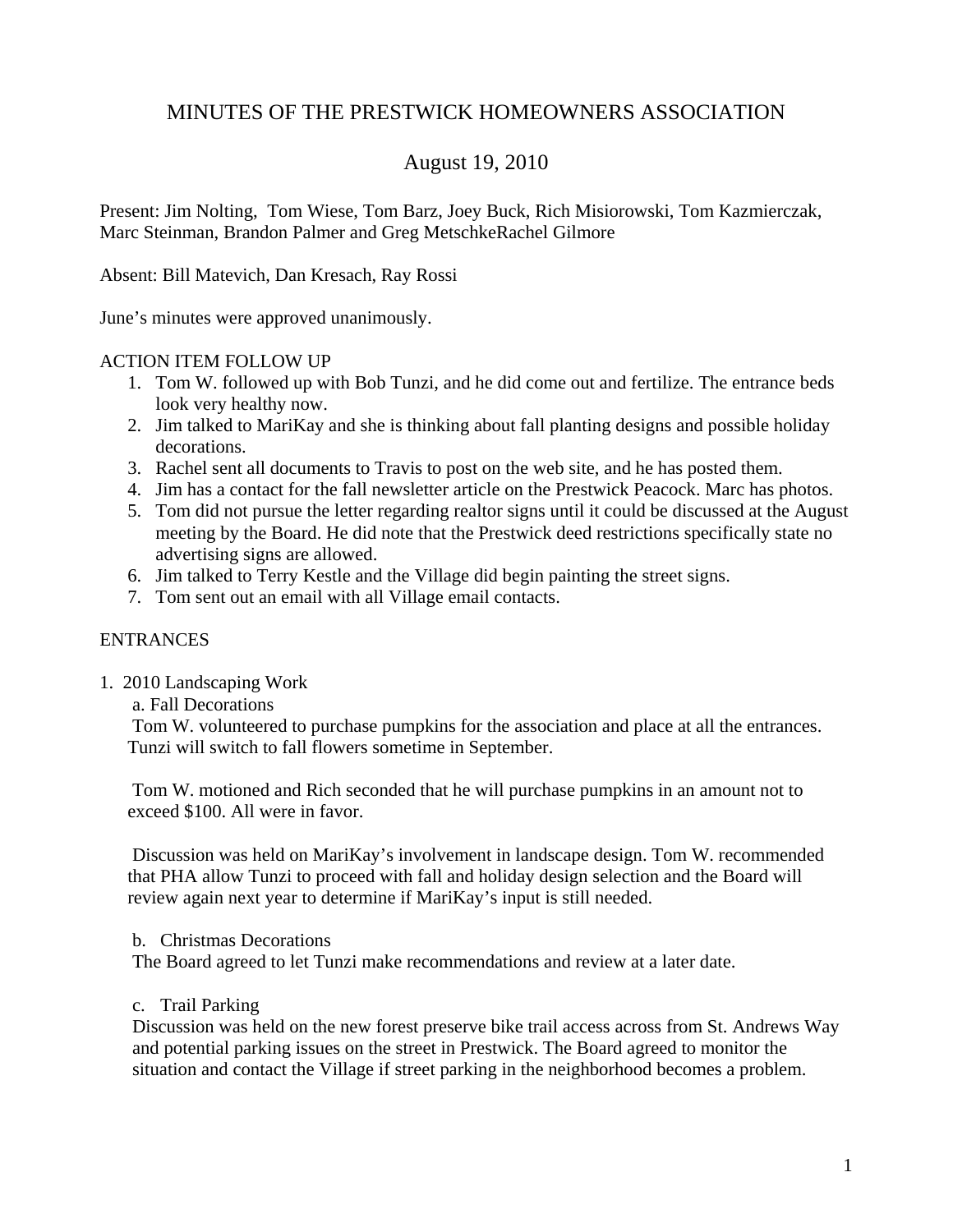### 2. 2011 Landscaping Bids

Discussion was held on the ability of the Frankfort Garden Club to provide entrance bed maintenance on a volunteer basis. Marc reported that he had spoken with a member who said she didn't think they had enough volunteers to handle that task. Tom W. said he thought the initial mulching and constant weeding were too big for volunteers to handle. The decision was made to let the landscape company handle all related tasks.

### ARC

## 1. Nevenger Stop Work Order

Tom B. reported that the Nevenger house has a stop work order on it. PHA had approved a new roof and replacement deck. However, the owner is gutting the inside and doing all new electrical and plumbing for which he did not get permits. The house is vacant while he completes the work.

### 2. Other Business

Tom B. reported that other routine requests have continued to come through, mostly CN-money improvements of doors and windows. He noted that on the approval letted sent to the Village and the homeowner, it clearly states that no advertising signs may be displayed in the yard.

¾ ACTION ITEM: Tom B. will send a copy of the approval letter to the Board for their files.

## SOCIAL

### 1. Garden Walk

Joey reported that there was a lower than expected turn out for the Garden Walk. In talking with some host homes, the gardeners said they would prefer a mid to late June date. She and Rita are also recommending that it be an every other year event.

All of the hosts were given a concrete decorative leaf platter inscribed with the date and a thank you from PHA. Overall, it was still a good event.

### 2. Fireworks

The Board agreed that the fireworks were excellent this year. Everything worked out well, and the consensus was to continue to support this event.

MEMBERSHIP 1. Dues Jim has an outstanding dues check to give to Tom K.

### 2. Welcome Program

The Board discussed how to welcome new neighbors. Tom explained the previous welcome program where he brought a bottle of wine with a Prestwick label and a copy of the directory to all new homeowners. The Board agreed they would like to reinstate that program. New neighbors will also be listed in the newsletter (just name and address).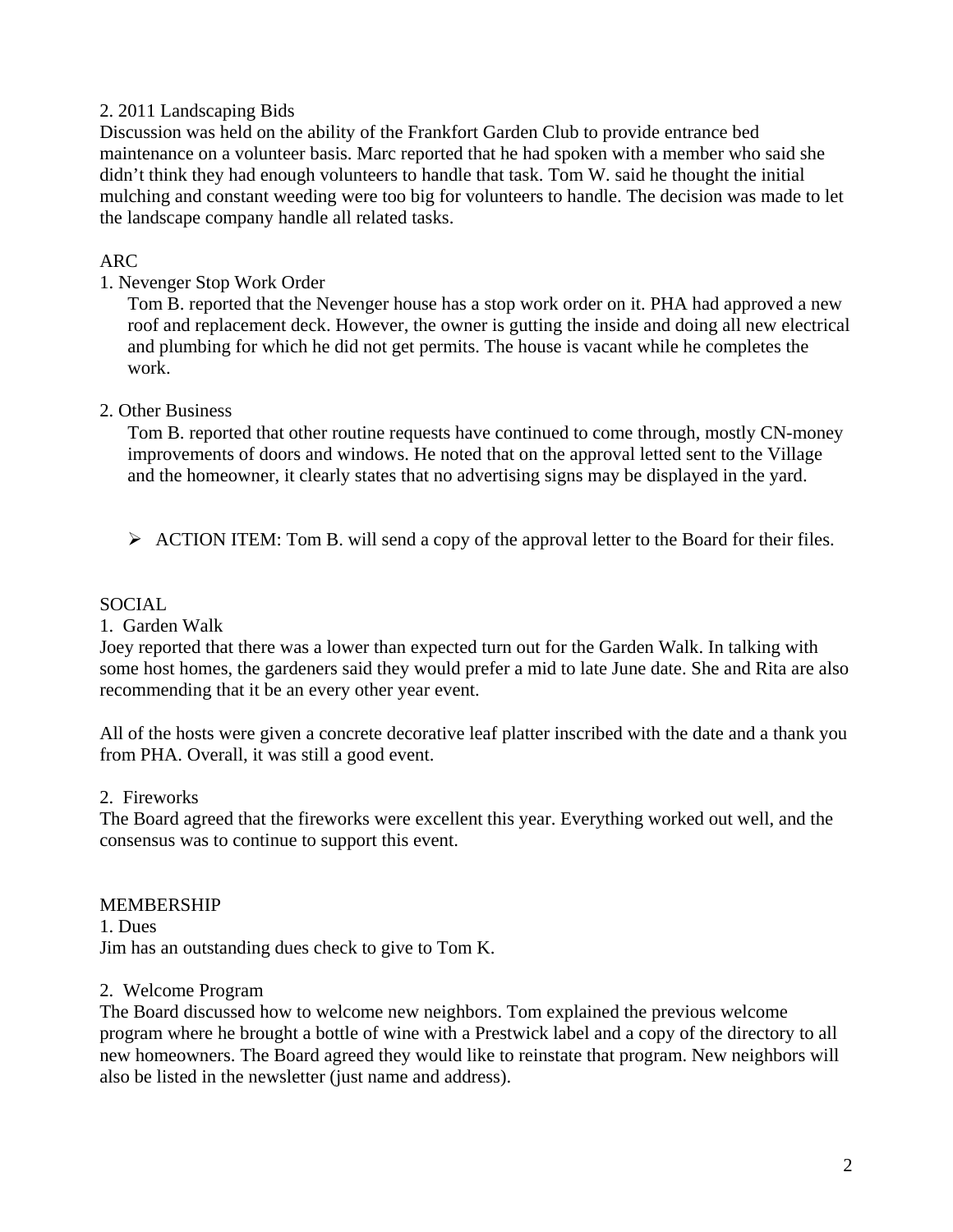- ¾ ACTION ITEM: Tom B. will investigate the cost of a custom label wine bottle and report back to the Board.
- $\triangleright$  ACTION ITEM: Tom B. will send the Board a list of recent move ins/renters.
- $\triangleright$  ACTION ITEM: Rachel will include a Welcome New Neighbors column in the newsletter with the info Tom provides.

### 3. Oktoberfest

Joey will contact the Club to see if they are hosting an Oktoberfest again this year and how PHA might tie in to this event. She will email the Board information. If applicable, Rachel will include details in the newsletter.

¾ ACTION ITEM: Joey will contact the Club about Oktoberfest and report back to the Board via email.

## **SECURITY**

There was a discussion to clarify resident reports of some recent suspicious people in the neighborhood. The Board discussed sending out an email blast to alert residents and remind them to confront such individuals or contact the police.

- $\triangleright$  ACTION ITEM: Jim will send out an e-blast based on the above.
- $\triangleright$  ACTION ITEM: Rachel will include a Security Update article in the next newsletter based on the above.

WEB SITE No report.

### FINANCIAL

The Board reviewed the P/L statement and Tom K's treasurer report. Discussion was held on the availability of the info to PHA members. Jim requested that all inquiries be directed to him and he will email interested members a copy of the current P/L statement.

Tom K. noted that Liberty's donation of printing/design services probably saves the PHA \$5,000- 6,000 each year. Thank you to Liberty and Bill Kiehl for excellent work and providing this donation!

### NEWSLETTER

The next newsletter will go out in mid to late September.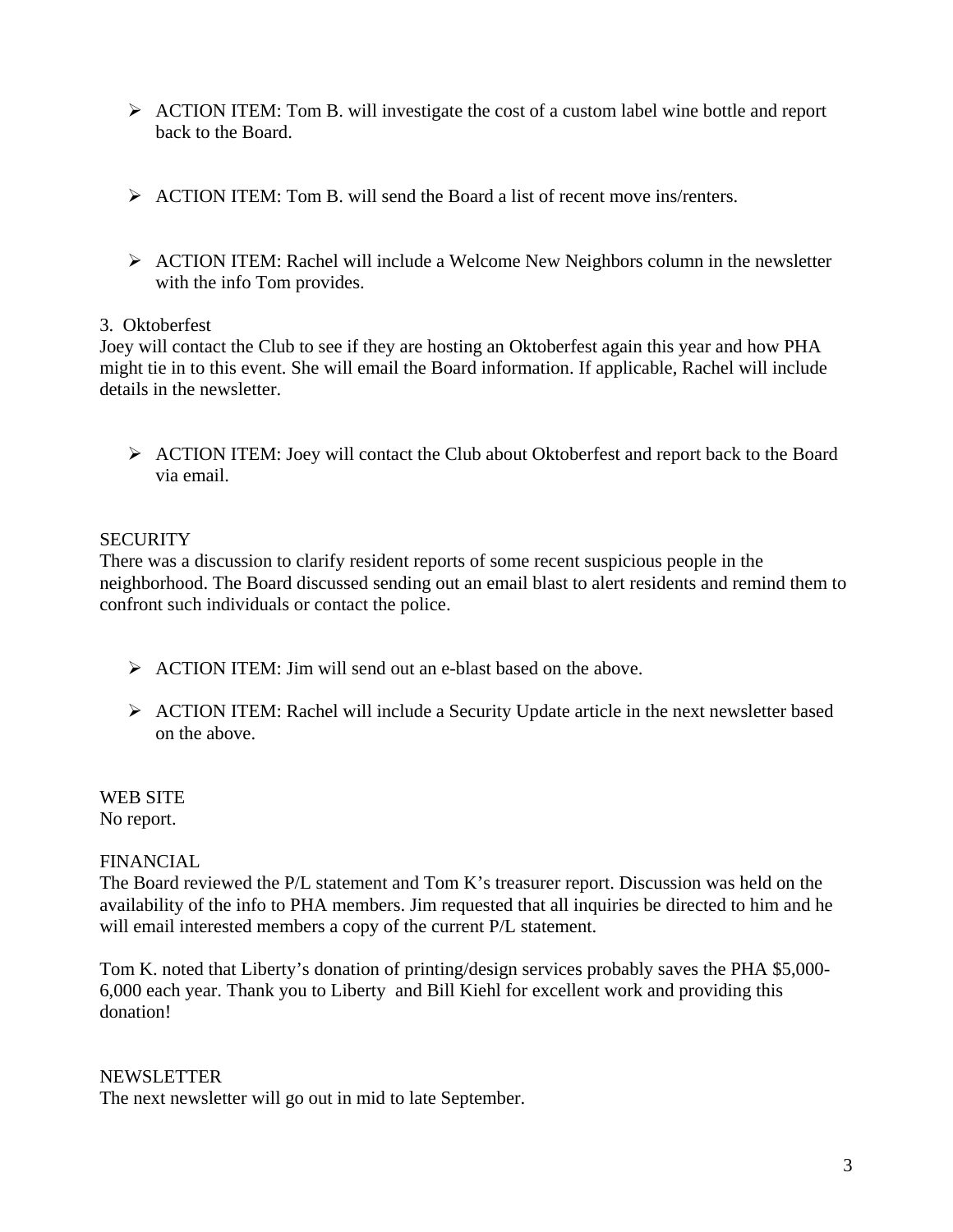Jim reported that he did talk to Bill Kiehl about gift certificates for those who helped produce the directory and other PHA mailers. Bill was concerned that not everyone would be able to be acknowledged. The Board discussed providing a catered lunch at Liberty that all PHA account employees could attend. Jim will follow up with Bill about this idea.

- $\triangleright$  ACTION ITEM: Rachel will include the following articles in the September newsletter…Fireworks Report, Garden Walk Follow Up, Peacock of Prestwick, Security Update/Reporting Suspicious Persons & Activity, Welcome New Neighbor column, Oktoberfest info (if applicable).
- $\triangleright$  ACTION ITEM: Rachel will double check with Liberty in regard to mailers not getting delivered. She will verify if this is a result of people requesting email only or a database issue on Liberty's end or a postal service issue.
- ¾ ACTION ITEM: Rachel will send Joey a hard copy of the Garden Walk mailer, which numerous people did not receive.
- ¾ ACTION ITEM: Jim will follow up with Bill Kiehl regarding a thank you lunch or other idea.

## **GOVERNMENTAL**

#### 1. Advertising Signs

Discussion was held on the need for a letter which would go out to the realtor and the homeowner whose house is for sale. It would explain the deed restrictions and no sign policy. The recommendation was made to have a fine system for a  $1<sup>st</sup>$ ,  $2<sup>nd</sup>$  and  $3<sup>rd</sup>$  offense. Violators would receive written notice, be asked to come to a meeting to discuss the problem and be fined if they didn't appear and discuss.

Rich stated that his understanding from attending a Village-sponsored joint homeowners association meeting was that you can change your bylaws to permit fines for violations of deed restrictions. Discussion was held on Ray Rossi's opinion that fines were not viable.

Discussion was held on the legalities of taking out signs and bringing them to the front door of the home versus laying them down on the ground. If the sign is on private property, the person removing them could be charged with trespassing. If the sign is on the easement, then there should be no issue with pulling up the sign and laying it on the ground.

#### 2. Homeowners Association Class

Tom K. reported that JJC is offering a class on homeowners associations bylaws, covenants and deed restrictions. He would like to attend. Tom B. is also interested in going.

 $\triangleright$  ACTION ITEM: Tom K, will send the information to Tom B.

### 3. Monthly Email on For Sale Properties

The Board would like to find a way to work with realtors to help promote homes for sale in Prestwick. The suggestion was made to send out a monthly email to the PHA list with all of the homes for sale and the realtor contacts.